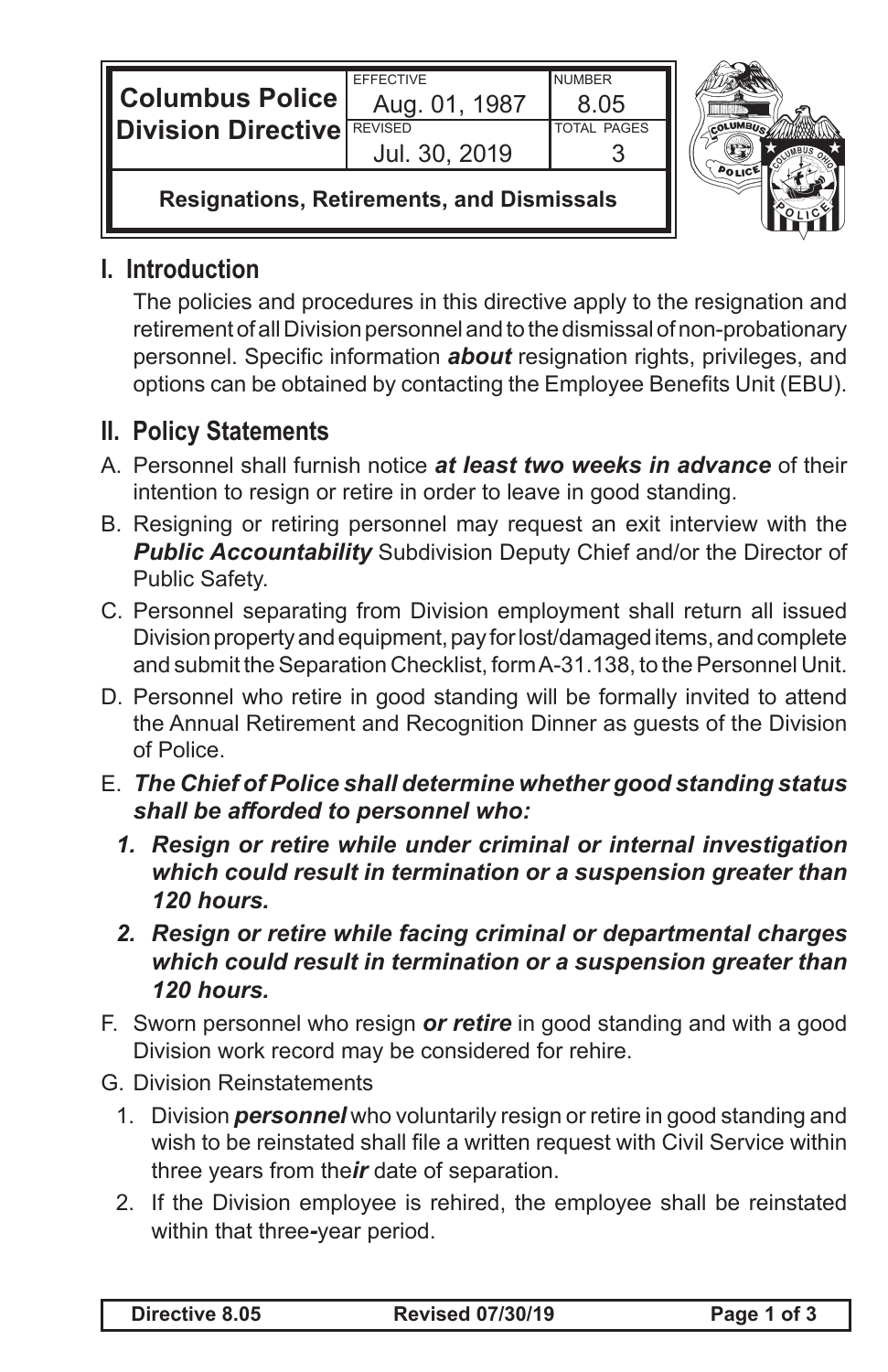- H. Sworn Reinstatements
	- 1. Sworn personnel who have been gone longer than one year, but who have maintained continuous employment by a law enforcement agency, may be reinstated to the eligibility list at the discretion of the Director of Public Safety.
	- 2. Depending upon an individual's circumstances, successful completion of a medical examination and/or stress test may be required prior to reinstatement. The cost of these examinations and/or tests shall be the responsibility of the person requesting reinstatement.
	- 3. The cost of any required Ohio Peace Officer Training Commission (OPOTC) refresher training not currently offered by the Division of Police shall be the responsibility of the person requesting reinstatement.
	- 4. Reinstated personnel shall serve a *365-day* probationary period pursuant to Civil Service rules.
	- 5. The Field Training Officer (FTO) Coordinator shall facilitate the Patrol assignment of reappointed officers and ensure probationary reports are completed in compliance with the Division's Probationary Officer Evaluation program.

## **III. Procedures**

- A. Resignations and Retirements
	- 1. All Personnel
		- a. Forward a letter of resignation or retirement through the chain of command to the Chief of Police stating the date the resignation or retirement shall be effective.
		- b. Contact the Personnel Unit for information on completing required paperwork and returning Division property and equipment.
	- 2. Sworn Personnel
		- a. In addition to the above procedures, contact the Employee Benefits Unit for information concerning retirement benefits and to complete a Sworn Retired Benefit Form, A-31.130B.
	- 3. Personnel Unit
		- a. Explain the procedures for completing required paperwork and for returning Division property and equipment.
		- b. Notify OPOTC of resignations and retirements.
	- 4. *Public Accountability Subdivision* Deputy Chief
		- a. Schedule requested exit interviews for resigning or retiring personnel.